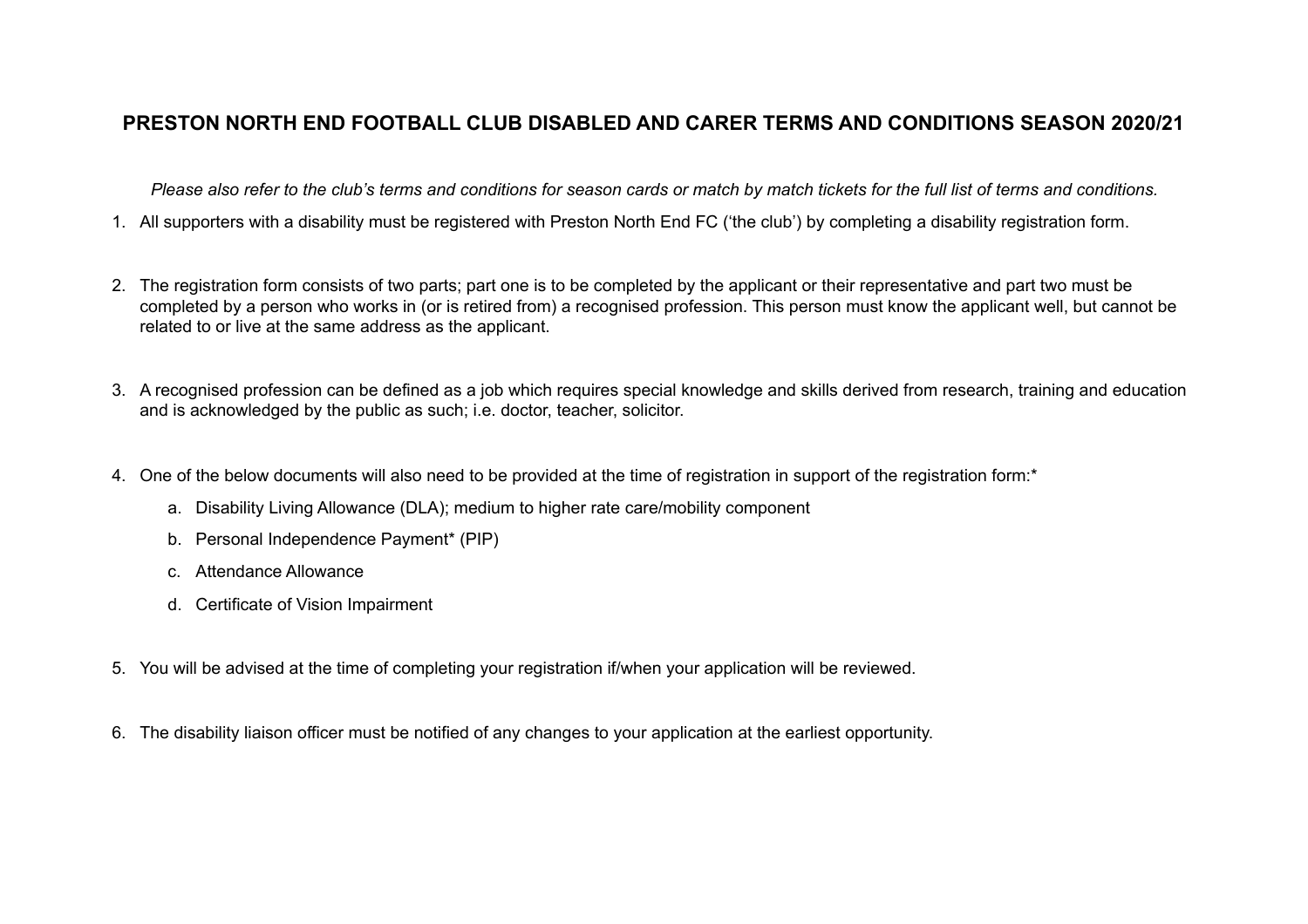- 7. The club offers a complimentary carer card or match ticket for supporters with a disability who require additional support when attending Deepdale\*\*.
- 8. Disabled and carer cards or tickets are sold as a pair and both tickets remain the property of the disabled supporter at all times. The carer card or ticket is therefore allocated under the disabled supporter's name.
- 9. The disabled card or ticket is to be solely used by the disabled person named on the card or ticket and under no circumstance can be passed on to anybody else.
- 10. The complimentary carer card or ticket is a reasonable provision to enable the supporter to better access the club's facilities and matchday services and is **NOT** a concession, 'buy one get one free' deal or similar.
- 11. A carer card or ticket is issued on the understanding that it is used in conjunction with the disabled supporter card or ticket and on the basis of undertaking the related carer duties required at Deepdale on matchdays.
- 12. Any carer proposing to provide assistance who is under the age of 16 will be looked at on an individual basis and will only be granted carer status if the club believes they are fulfilling the role of a carer. In such circumstances, the carer should notify the stewards of their location in the ground in case any additional assistance is required.
- 13. All disabled and carer card or ticket holders must enter the ground together, through the same turnstile or other entry point.
- 14. The carer card or ticket is invalid if the disabled supporter is unable to attend. In this instance, the carer ticket must be upgraded to the relevant age band and the appropriate price paid.
- 15. Any carer attempting to enter the ground without the disabled supporter will be refused entry.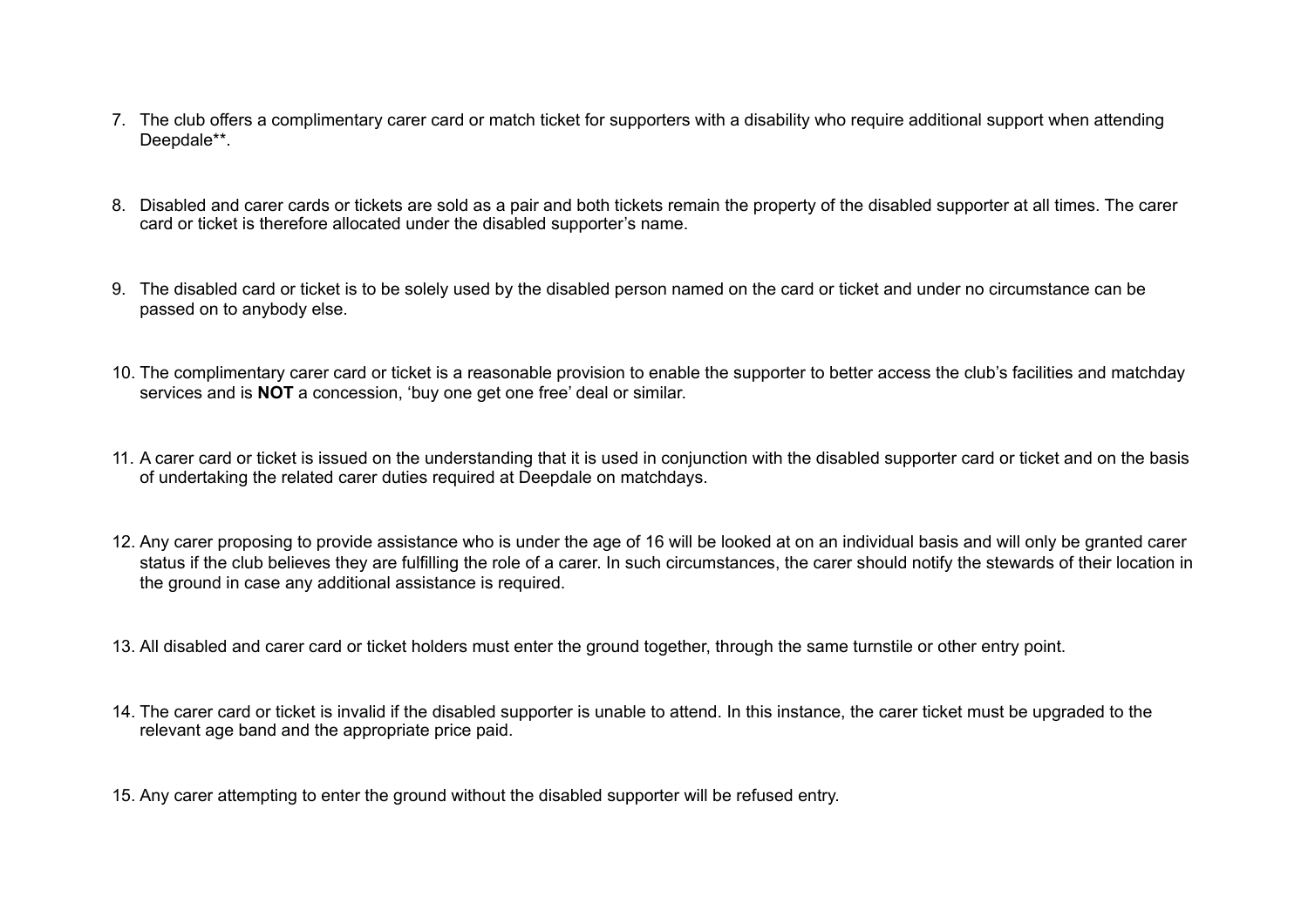- 16. Spot checks will be conducted at random to ensure appropriate use of all disabled and carer cards and tickets.
- 17. For all disabled season card prices, please refer to the season card price list which can be found on the club's website, [www.pne.com,](http://www.pne.com) under the 'Tickets' tab, or contact the ticket office on 0344 856 1966.
- 18. On a match-by-match basis, all supporters with a disability will pay according to their age band with the carer card or ticket, if a requirement, issued on a complimentary basis. Please refer to the match by match price list which can be found on the club's website [www.pne.com](http://www.pne.com), under the 'Tickets' tab, or contact the ticket office on 0344 856 1966.
- 19. There are no restrictions on where ambulant disabled supporters and carers can sit in the ground, providing the area is safe and accessible for the ambulant disabled supporter.
- 20. Wheelchair platform spaces on all stands are limited and will be sold on a first come first served basis only. This will apply for all fixtures.
- 21. Disabled parking bays are available at Deepdale and are sold subject to availability. Please contact the ticket office on 0344 856 1966 to check availability and prices.
- 22. Disabled and carer tickets for away games are sold in accordance with the host club's criteria and ticket terms and conditions. This may vary from club to club.
- 23. The club's disability liaison officer can be contacted Monday to Friday between 9am and 5pm and at all home match fixtures. Contact details can be found on the club's website.

*\*Existing supporters who have provided one of the above documents listed in point four, with an indefinite expiry, are not required to complete the new form.*